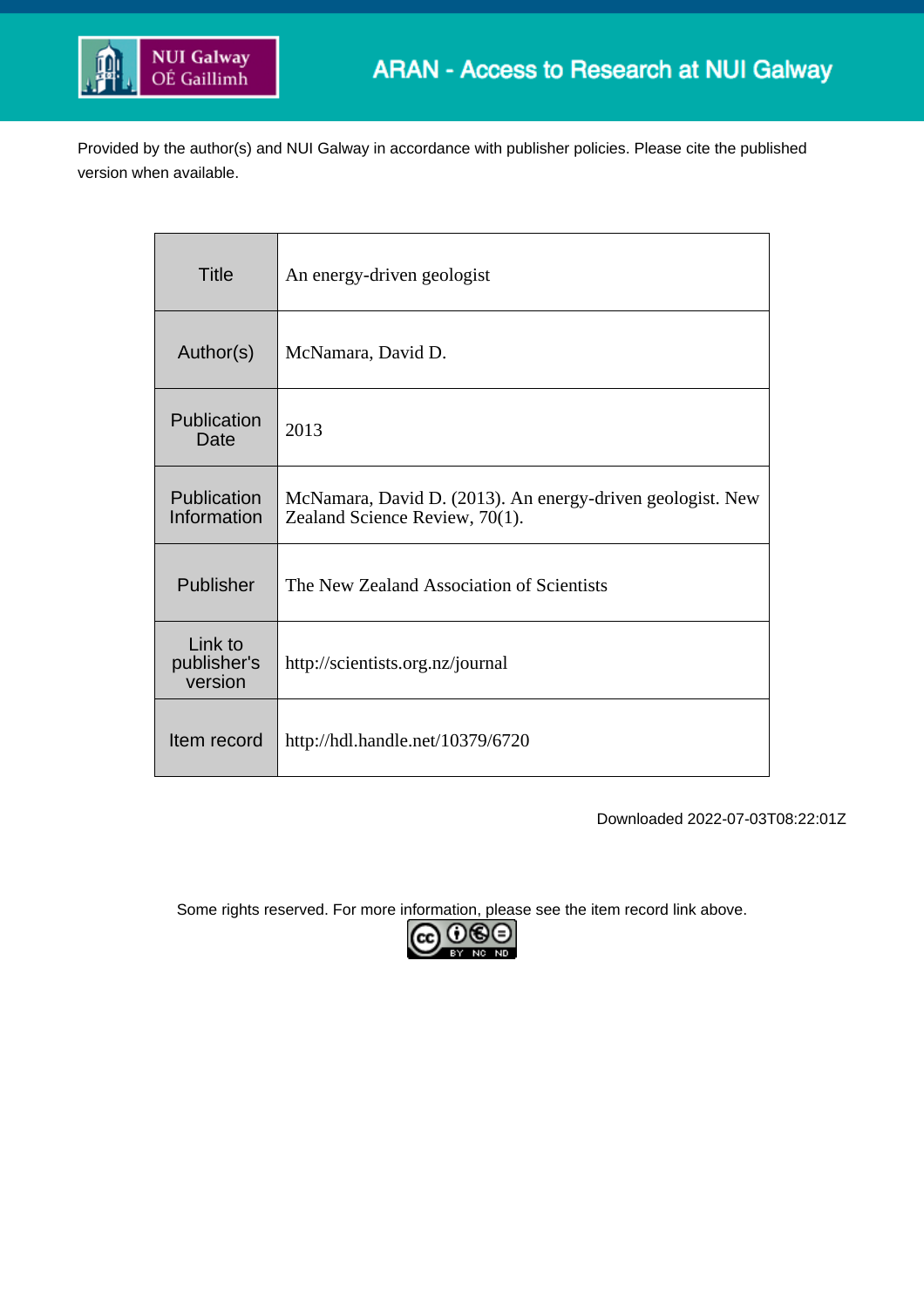## **An energy-driven geologist**

## **David McNamara \***

GNS Science**,** PO Box 30-368**,** Lower Hutt 5040

## *A personal view, given at the 2013 NZAS Conference, Wellington, 3 April 2013, on why we do science.*

Recently, I attended the 2013 New Zealand Association of Scientist's conference entitled 'What is the value of science in New Zealand?' I gave a brief talk on my own personal view addressing not only this question but also why I do scientific research as a career.

From a rural, farming background in County Down, Northern Ireland, my scientific career has seen me go from a geology undergraduate at Trinity College Dublin to a PhD position at the University of Liverpool to my most recent appointment as an emerging career researcher with the Natural Resources Group at GNS Science here in New Zealand. My scientific research is grounded in the discipline of structural geology. As a structural geologist, I apply scientific fundamentals from physics (and sometimes chemistry and even biology) to the study of how rocks break and deform, allowing me to understand, for example, things like faults and fractures. It was my familiarity with this branch of geology that led me to my current position, where the focus of my research since my arrival has been centred on energy, specifically the geological aspect of energy.

I have been researching the role that faults and fractures play in our national geothermal energy resources and more recently the role they play in New Zealand oil and gas reserves. Faults and fractures often control how hot geothermal waters, oil or gas, are stored and move through rocks, and understanding these important geological features provides insight into the nature of these energy resources and how best to utilise them if we so choose. Through my research, I seek to answer questions such as: how are hot geothermal fluids transported through rock at depth, what physical processes allow this to happen, and how does this relate to New Zealand's geological place in the World? In addition, results from such research can be applied by the energy industry to help with efficient, responsible, and safe development of our national energy resources.

\*Correspondence:D.McNamara@gns.co.nz

When posed the question of why I choose to work in this field, or in scientific research at all, there are a number of reasons that spring to mind. The first, and one echoed by many other researchers, is simply that it is what I love to do. I enjoy the process of questioning the world around me, identifying an unknown, and crafting a solution to address it. In addition, my work as a geologist offers me a vast variety of tools and techniques to test my scientific hypotheses. Whether it is applying theoretical equations to my data, collecting information first hand from field mapping, interpreting physical measurements made by tools lowered into drilled wells, performing laboratory experiments to test the mechanical properties of rocks, or using high-powered microscopes that help me understand these structures at the smallest of scales, I am never without options, nor a boring day at work. Indeed the application of many of these techniques to geothermal systems and conditions is novel, and developing them in a new space has been challenging and exciting. The sheer variety of the type of work and data I have at my disposal keeps me engrossed in my science and allows me to tackle my research from a number of angles.

When it comes to research dealing with energy, though, I find there is a more socially responsible reason that drives me to work in this field. This is the unquestionable fact that energy powers our lives. When you consider it, literally everything we do depends on energy. With this idea in mind, I realise my research is only part of a solution to bigger questions such as: where does this energy come from, where will it come from tomorrow, and what exactly is required to get it?

Future global energy security and sustainability is one of the greatest challenges humanity faces today, making it a vitally important research field. How will we keep providing the level of energy needed for the World's population today and, more importantly, given the rapid rate of population growth, how can we provide more? Global energy consumption has risen 67% in only the last 25 years [1]. When considering electricity supply, only one aspect of energy consumption, as of 2011 it is



**David McNamara** is a structural geologist with GNS Science. He joined GNS Science in August 2009 after completing his PhD at the University of Liverpool.

David's current activities include permeability studies, rock mechanics, borehole image log interpretation, petrology, and structural mapping.